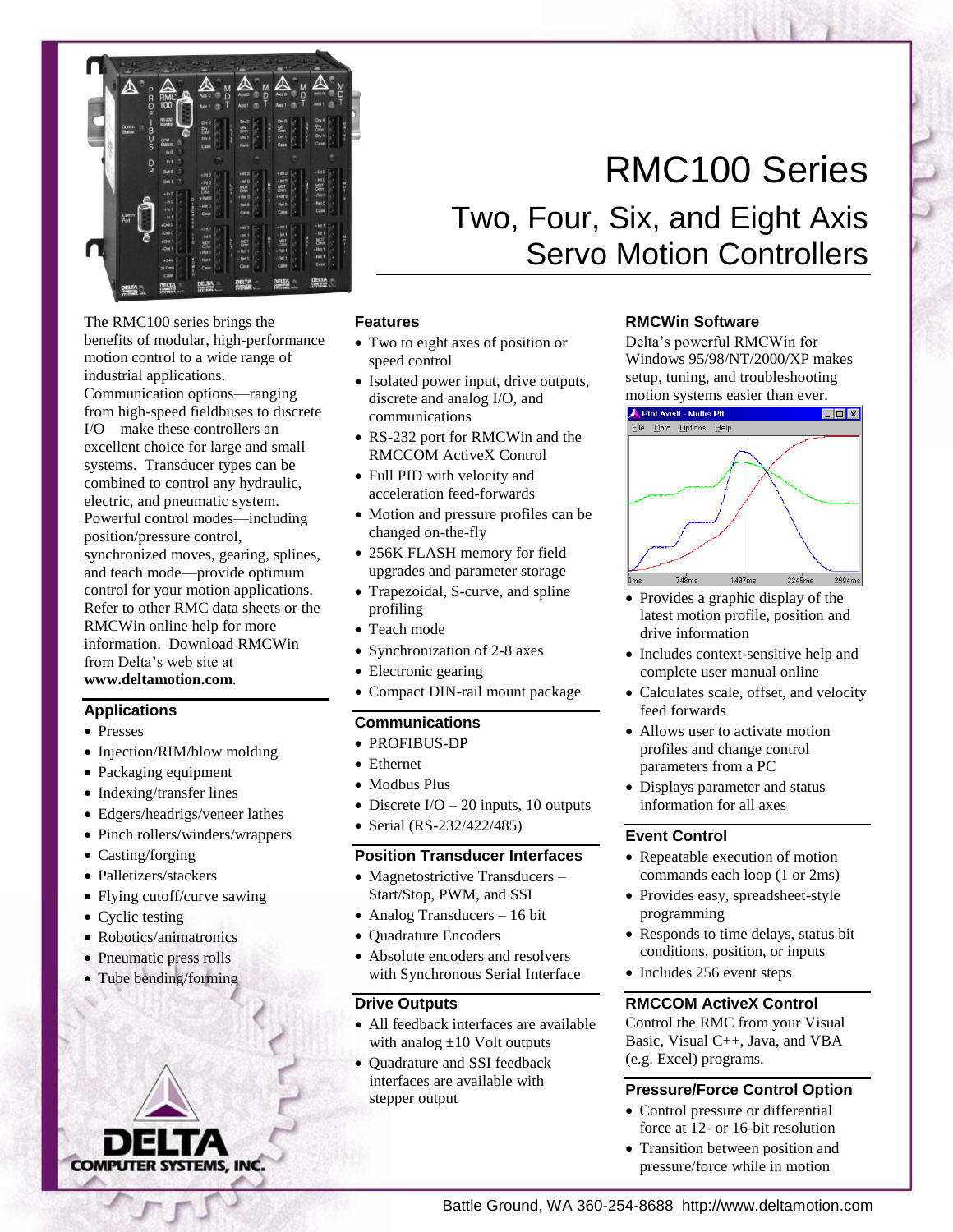# RMC100 Series

### **Setup Parameters Setup Parameters**

Configuration Scale **Offset** Extend Limit Retract Limit Proportional Gain Integral Gain Differential Gain Extend Vel. Feed Forward Retract Vel. Feed Forward Extend Accel. Feed Fwd Retract Accel. Feed Fwd Dead Band Eliminator In Position Following Error Automatic Stop Enable

Controller operating configuration These fields allow for position unit conversion Maximum position allowed Minimum position allowed Proportional gain for PID loop

Integral gain for PID loop Differential gain for PID loop Open loop compensation terms proportional to target velocity Open loop compensation terms proportional to target acceleration Valve dead band compensation Window for in-position indication Allowable position error Enable for stop on errors

# **Position Axis Parameters Pressure/Force Axis Parameters**

| Configuration                 | Controller operating configuration |
|-------------------------------|------------------------------------|
| Scale A                       | These fields allow for unit        |
| Offset A                      | conversion for both pressure and   |
| Scale B                       | differential force transducers.    |
| Offset B                      |                                    |
| <b>Proportional Gain</b>      | Proportional gain for PID loop     |
| Integral Gain                 | Integral gain for PID loop         |
| Differential Gain             | Differential gain for PID loop     |
| <b>Extend Feed Forward</b>    | Open loop compensation terms       |
| Retract Feed Forward          | proportional to pressure change    |
| <b>Integrator Preload</b>     | Enable tuning of bumpless transfer |
| <b>Drive Transfer Percent</b> | from position to pressure control  |
| At Pressure Window            | Window for at-pressure indication  |
| Pressure Window               | Allowable pressure/force error     |
| Automatic Stop Enable         | Enable for stop on errors          |
|                               |                                    |

### **Dynamic Control Parameters Dynamic Control Parameters** Mode Acceleration Deceleration Speed Command Value Command Select from these features: Graph disable S-curve ramps Synchronization Electronic Gearing Quick mode Monitor Pressure mode Integrator modes (avoid windup and overshoot) Acceleration rate, distance, or time Deceleration rate, distance, or time Maximum speed during a move Destination position Command to be executed (refer to online help for complete list of commands) Mode Pressure Set A Pressure Set B Ramp Time Command Value Command Select from these features: Curved and linear ramps Auto-calculated ramp slope Integrator modes (avoid windup and overshoot) Pressure control entry threshold Pressure control exit threshold Time to ramp between pressures Desired pressure Command to be executed (refer to online help for complete list of commands) **Status Information Status Information** Command Position Target Position Actual Position Requested position within limits Calculated desired position of axis Measured position based on current  $Com$ Target Pressure/Force Actual Pressure/Force Requested pressure/force Calculated desired pressure/force Currently measured pressure/force

Transducer Counts Status Word Drive Actual Speed Null Drive Step Link Value

Transducer Counts that have been Scaled and Offset Raw transducer counts Axis errors and status Drive output in millivolts Calculated speed Current null drive in millivolts Last step executed

Value at which next step executes

| mand Pressure/Force                                             | Requested pressure/force                                                                                                      |
|-----------------------------------------------------------------|-------------------------------------------------------------------------------------------------------------------------------|
| <b>Target Pressure/Force</b>                                    | Calculated desired pressure/force                                                                                             |
| <b>Actual Pressure/Force</b>                                    | Currently measured pressure/force                                                                                             |
| Transducer Counts A<br>Transducer Counts B                      | Raw value read from analog<br>transducers                                                                                     |
| Actual Force A<br><b>Actual Force B</b><br>Status Word<br>Drive | Values of each force component in a<br>differential force application<br>Axis errors and status<br>Drive output in millivolts |
|                                                                 |                                                                                                                               |

For detailed explanations of these parameters and RMC functionality, refer to RMCWin's online help. Download RMCWin from Delta's web site at **www.deltamotion.com**.

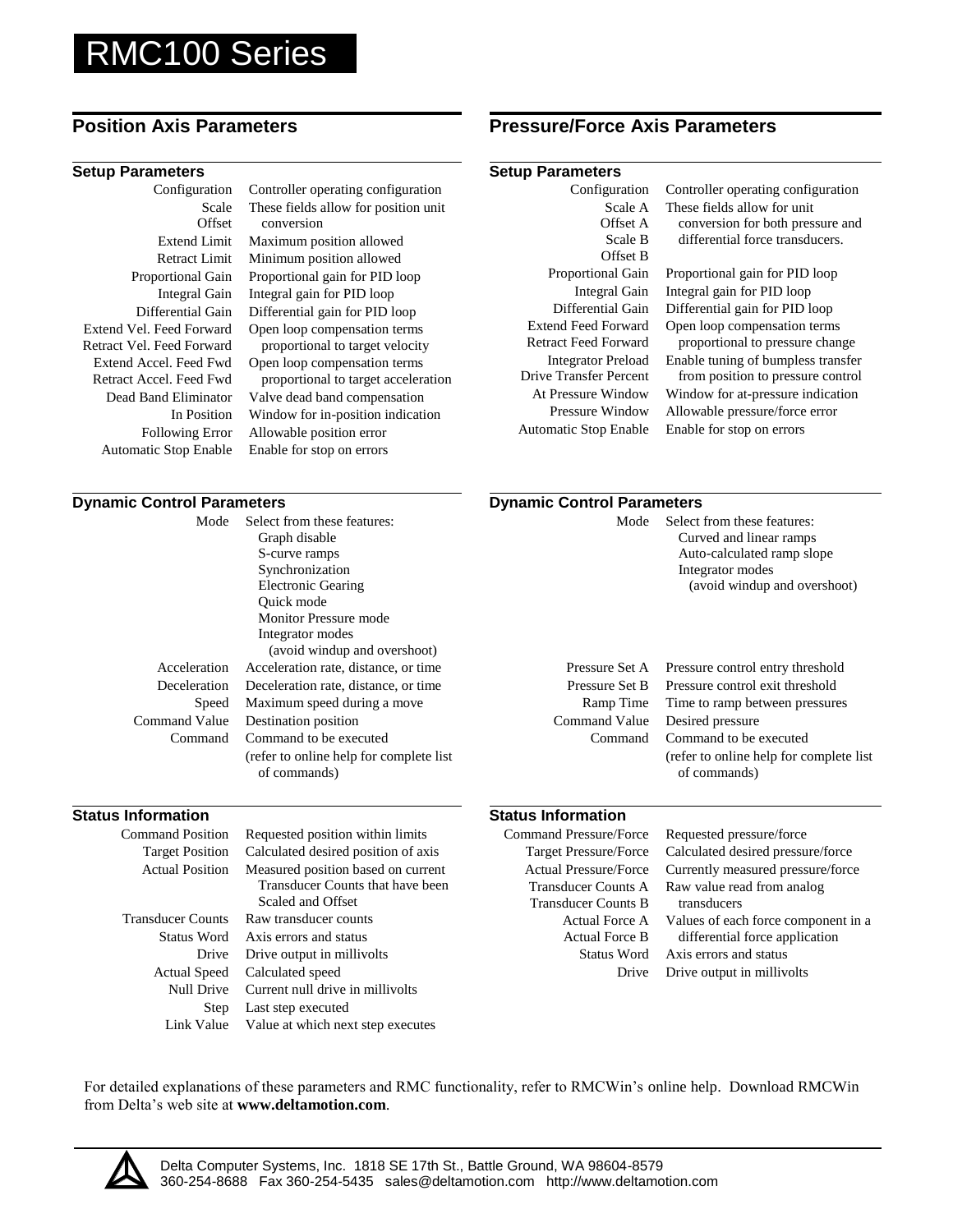| <b>Motion Control</b>          | Control loop time                                                                    | 1 or 2 ms depending on module configuration                                                                                                       |  |
|--------------------------------|--------------------------------------------------------------------------------------|---------------------------------------------------------------------------------------------------------------------------------------------------|--|
|                                | Maximum speed                                                                        | 65,535 user-defined position units per second                                                                                                     |  |
| RS-232 Port                    | Interface with Delta's RMCWin<br>and RMCCOM ActiveX Control.                         | Requires a PC with Windows 95/98/Me/NT/2000/XP.                                                                                                   |  |
|                                | Connector                                                                            | DB-9 Male                                                                                                                                         |  |
|                                | Cable                                                                                | Null modem                                                                                                                                        |  |
| <b>RJ-11 LCD Terminal Jack</b> | Interface with Delta's optional<br>four-line 20-character LCD<br>display with keypad | Allows viewing status information, changing<br>parameters, and issuing commands                                                                   |  |
| Discrete I/O                   | Isolation                                                                            | 2500 VAC optically isolated                                                                                                                       |  |
|                                | Logic Polarity                                                                       | True High                                                                                                                                         |  |
|                                | Inputs                                                                               | 2; independent (sink or source)<br>6 mA max at 5 V; 10 mA max at 24 V<br>26.4 VDC maximum                                                         |  |
|                                | Input voltage threshold                                                              | 2.75 VDC typical, 3 VDC Max                                                                                                                       |  |
|                                | Input current threshold                                                              | 2.7 mA typical, 3.2mA maximum                                                                                                                     |  |
|                                | Outputs                                                                              | 2; independent (sink or source)<br>Solid State Relay, 50 $\Omega$ maximum on resistance,<br>30 V and 100 mA maximum, $Tpd_{\text{max}}$ of 1.5 ms |  |
| <b>Power</b>                   | Voltage                                                                              | $+24$ VDC $\pm 20\%$                                                                                                                              |  |
|                                | Current $-2$ axes (3 slots)                                                          | Typical 290 mA @ 24 VDC, max 375 mA                                                                                                               |  |
|                                | $4$ axes $(4$ slots)                                                                 | Typical 385 mA @ 24 VDC, max 500 mA                                                                                                               |  |
|                                | $6$ axes $(5$ slots)                                                                 | Typical 485 mA @ 24 VDC, max 625 mA                                                                                                               |  |
|                                | $8$ axes $(6$ slots)                                                                 | Typical 585 mA @ 24 VDC, max 750 mA                                                                                                               |  |
|                                | DC-DC converter isolation                                                            | 500 VAC, 700 VDC, input to controller                                                                                                             |  |
| <b>Mechanical</b>              | Mounting                                                                             | Symmetrical DIN 3 or panel-mount                                                                                                                  |  |
|                                | Dimensions $-2$ axes (3 slots)                                                       | $4.12 \times 5.95 \times 4.75$ in $(10.5 \times 15.0 \times 12.1$ cm) (WxHxD)                                                                     |  |
|                                | 8 axes (6 slots)                                                                     | 7.12 x 5.95 x 4.75 in (18.1 x 15.0 x 12.1 cm) (WxHxD)                                                                                             |  |
|                                | Weight $-2$ axes (3 slots)                                                           | 2.0 lb (0.9 kg) max                                                                                                                               |  |
|                                | $8$ axes $(6$ slots)                                                                 | $3.0$ lb $(1.4 \text{ kg})$ max                                                                                                                   |  |
| <b>Environment</b>             | Operating temperature                                                                | +32 to +140 $\rm{°F}$ (0 to +60 $\rm{°C}$ )                                                                                                       |  |
|                                | Storage temperature                                                                  | -40 to +185 $\mathrm{^{\circ}F}$ (-40 to +85 $\mathrm{^{\circ}C}$ )                                                                               |  |
|                                | Agency compliance                                                                    | CE, UL, CUL                                                                                                                                       |  |
|                                |                                                                                      |                                                                                                                                                   |  |

# **RMC100 Series Specifications**

# **Wiring Information for the RMC100**

| $RS-232:$ |     |                                    | Discrete $I/O$ : |                 |
|-----------|-----|------------------------------------|------------------|-----------------|
|           | Pin | Function                           | Pin              | <b>Function</b> |
|           | 2   | Receive                            | $+ \ln 0$        | $+$ Input 0     |
|           | 3   | Transmit                           | - In 0           | $-$ Input $0$   |
|           | C.  | Common                             | $+ \ln 1$        | $+$ Input 1     |
|           |     |                                    | $-$ In 1         | $-$ Input 1     |
| Power:    |     |                                    | $+$ Out 0        | $+$ Output 0    |
|           | Pin | <b>Function</b>                    | $-$ Out 0        | - Output $0$    |
| $+24V$    |     | $+24$ Volt Input                   | $+$ Out 1        | $+$ Output 1    |
| 24 Cmn    |     | 24 Volt Common                     | $-$ Out 1        | - Output 1      |
| Case      |     | Controller Chassis Ground (shield) |                  |                 |